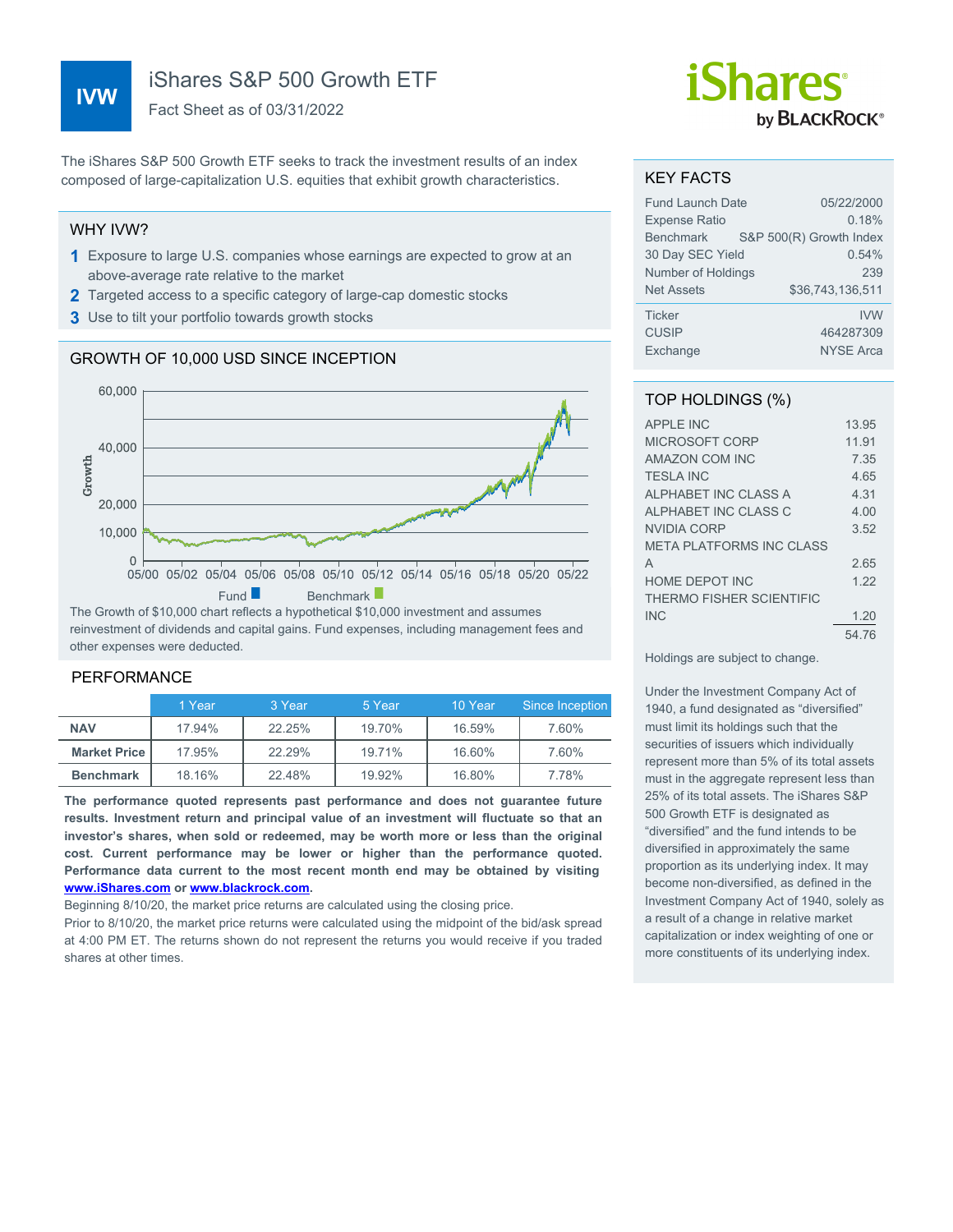### TOP SECTORS (%)

| Information Technology        | 44.04% |
|-------------------------------|--------|
| <b>Consumer Discretionary</b> | 17.19% |
| Communication                 | 11.98% |
| <b>Health Care</b>            | 10.91% |
| Financials                    | 6.63%  |
| Industrials                   | 3.20%  |
| <b>Real Estate</b>            | 2.12%  |
| <b>Consumer Staples</b>       | 1.52%  |
| <b>Materials</b>              | 1.26%  |
| Energy                        | 0.97%  |
| Cash and/or Derivatives       | 0.14%  |
| <b>Utilities</b>              | 0.05%  |

#### FUND CHARACTERISTICS

| Beta vs. S&P 500 (3y)     | 1.00   |
|---------------------------|--------|
| Standard Deviation (3yrs) | 18.85% |
| Price to Earnings         | 28.75  |
| Price to Book Ratio       | 8.82   |
|                           |        |

## FEES AND EXPENSES BREAKDOWN

| <b>Expense Ratio</b>             | 0.18%    |
|----------------------------------|----------|
| Management Fee                   | 0.18%    |
| Acquired Fund Fees and Expenses  | $0.00\%$ |
| Foreign Taxes and Other Expenses | $0.00\%$ |

#### **GLOSSARY**

**Beta** is a measure of the tendency of securities to move with the market as a whole. A beta of 1 indicates that the security's price will move with the market. A beta less than 1 indicates the security tends to be less volatile than the market, while a beta greater than 1 indicates the security is more volatile than the market.

**The price to earnings ratio (P/E)** is a fundamental measure used to determine if an investment is valued appropriately. Each holding's P/E is the latest closing price divided by the latest fiscal year's earnings per share. Negative P/E ratios are excluded from this calculation. For hedged funds, the underlying fund's value is shown.

**The price to book (P/B)** value ratio is a fundamental measure used to determine if an investment is valued appropriately. The book value of a company is a measure of how much a company's assets are worth assuming the company's debts are paid off. Each holding's P/B is the latest closing price divided by the latest fiscal year's book value per share. Negative book values are excluded from this calculation. For hedged funds, the underlying fund's value is shown.

**Want to learn more?** www.iShares.com **B** www.blackrockblog.com **D** @iShares

**Carefully consider the Fund's investment objectives, risk factors, and charges and expenses before investing. This and other information can be found in the Fund's prospectus, and if available, summary prospectus, which may be obtained by calling 1-800-iShares (1-800-474-2737) or by visiting www.iShares.com or www.blackrock.com. Read the prospectus carefully before investing.**

**Investing involves risk, including possible loss of principal.**

Diversification may not protect against market risk or loss of principal. Shares of ETFs are bought and sold at market price (not NAV) and are not individually redeemed from the fund. Any applicable brokerage commissions will reduce returns.

**Index returns are for illustrative purposes only. Index performance returns do not reflect any management fees, transaction costs or expenses. Indexes are unmanaged and one cannot invest directly in an index. Past performance does not guarantee future results.**

"Acquired Fund Fees and Expenses" reflect the Fund's pro rata share of the indirect fees and expenses incurred by investing in one or more acquired funds, such as mutual funds, business development companies, or other pooled investment vehicles. AFFE are reflected in the prices of the acquired funds and thus included in the total returns of the Fund.

The iShares Funds are distributed by BlackRock Investments, LLC (together with its affiliates, "BlackRock").

The iShares Funds are not sponsored, endorsed, issued, sold or promoted by S&P Dow Jones Indices LLC, nor does this company make any representation regarding the advisability of investing in the Funds. BlackRock is not affiliated with S&P Dow Jones Indices LLC.

© 2022 BlackRock. All rights reserved. **iSHARES**, **iBONDS** and **BLACKROCK** are registered trademarks of BlackRock Inc, or its subsidiaries. All other marks are the property of their respective owners.

FOR MORE INFORMATION, VISIT WWW.ISHARES.COM OR CALL 1-800 ISHARES (1-800-474-2737)

iS-IVW-F0322